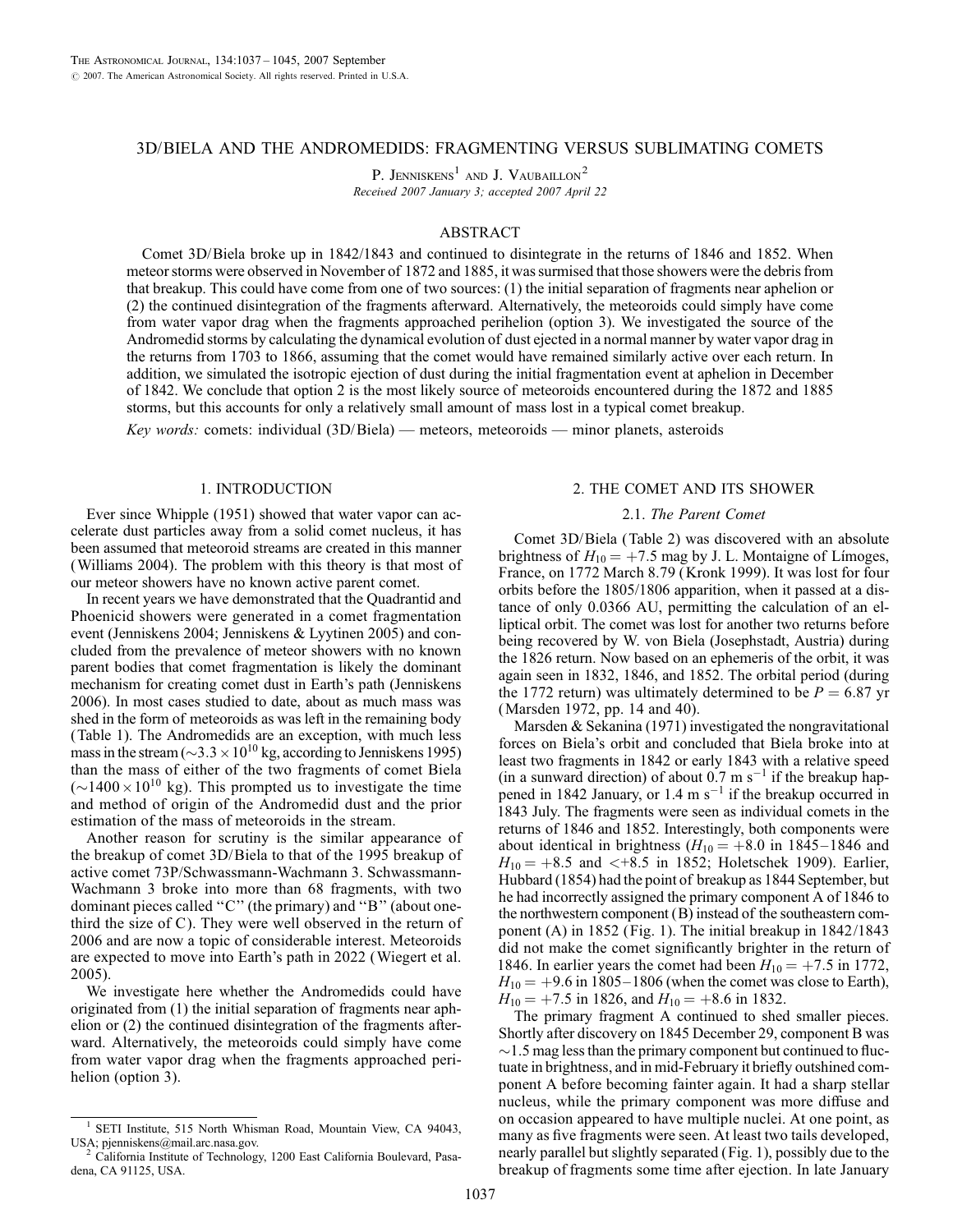TABLE 1 Documented Comet Fragmentation Events Resulting in Meteor Showers on Earth

| Recovered<br>Fragment | Mass<br>$(10^{10} \text{ kg})$ | Shower                | Mass<br>$(10^{10} \text{ kg})$ | Year        |  |
|-----------------------|--------------------------------|-----------------------|--------------------------------|-------------|--|
|                       | 1400                           | Andromedids           | $3^a$                          | 1842/1843   |  |
| $2003 WY25$           | 3                              | Phoenicids            | 10                             | $\sim$ 1819 |  |
| 2003 EH1              | 1600                           | Ouadrantids           | 1000                           | $\sim$ 1490 |  |
| Marsden group         | 1000                           | Daytime Arietids      | 800                            | >10.59      |  |
| 3200 Phaethon         | 6900                           | Geminids              | 2800                           | $\sim$ 1030 |  |
| 2002 EX12             | 1700                           | $\alpha$ Capricornids | 520                            | $\sim 10$   |  |

NOTE.—From Jenniskens (2006).<br><sup>a</sup> New value calculated here:  $32 \times 10^{10}$  kg.

and in February, when the comet approached Earth, several observers noticed an arc of light toward its companion (Challis 1846), presumably the trail of smaller fragments that was generated during the initial breakup. By mid-March, component B had faded by 3 mag relative to A.

The last observation of the comets was by O. W. Struve at Pulkovo Observatory on 1852 September 29. Extensive searches for the comets in 1865/1866 did not recover remaining fragments (Spratt 1984), implying that the components either faded significantly to become dormant or disintegrated completely late in the return of 1852, in the unfavorable 1859 return, or early in the return of 1866.

At least one other comet is in an orbit similar to that of 3D/Biela (Hergenrother et al. 2001): comet P/2001 J1 (NEAT), which will return favorably in 2008. The orbit is sufficiently different, however, to not be a remnant of the 1842 breakup of 3D/Biela (Table 2).

#### 2.2. The Andromedid Meteor Showers

When the breakup and subsequent loss of comet 3D/Biela was followed by spectacular meteor storms radiating from Andromeda on 1872 November 27 and again in 1885 (Nogami 1995), it was surmised that Earth had encountered the debris that was left from

the comet (e.g., Newton 1894; Schulhof 1894; Lynn 1905; Olivier 1925).

According to Jenniskens (1995), the zenith hourly rate peaked at ZHR =  $7400 \pm 500$  hr<sup>-1</sup> in 1872 and  $6400 \pm 600$  hr<sup>-1</sup> in 1885, with other less well-observed but strong showers in 1892 (ZHR  $\sim$  800 hr $^{-1}$ ), 1899 (ZHR = 150 hr $^{-1}$ ), and 1940 (HR  $\sim$  $30 \text{ hr}^{-1}$ ) (see Table 3 of Jenniskens 2006). Others list rates uncorrected (or corrected differently) for radiant altitude, sky limiting magnitude, and observer perception, results of which differ by factors of  $2-5$  due to changing observing conditions from one return to the next. For example, Fisher (1926) cites hourly rates of 3000 (1872), 15,000 (1885), 6000 (1892), and 150 (1899). J. Trigo-Rodríguez pointed out that Catalan astronomer Comas Sola` (1939) also observed the 1885 storm, reporting 4000 meteors  $hr^{-1}$  at maximum, which after correction is consistent with the ZHR values given by Jenniskens (1995), he concluded.

No similarly intense storms of Andromedids had been seen before, although accounts of Andromedid showers (rates up to a few hundred per hour) are known from 1741, 1798, 1830, 1838, and 1847, coincident with the return of the parent comet (Jenniskens 2006). These showers were distinctly different in appearance. Herrick (1863) described the relatively weak shower of Andromedids in the evenings of 1838 December 6 and 7 as ''many large and splendid fireballs...attended with trains'' (Kronk 1988). Hawkins et al. (1959) spoke of two different Andromedid showers: those from the period  $1741-1847$  (all bright meteors?) and those from 1850-1899 (predominantly faint meteors).

Finally, there is a record of low-level activity from the Andromedids detected 100 years after the breakup of the comet (Dole 1924; Hawkins et al. 1959). Hawkins et al. (1959) identified Andromedids among photographed meteors captured by Harvard SuperSchmidt cameras in 1950-1955, deducing a visible rate of  $0.2 \text{ hr}^{-1}$ . By that time, the center of the stream had moved away from Earth orbit to a distance of about 0.04 AU (Babadzhanov et al. 1991), stretching between November 2 and 22, with a mean node at about November 14. Today, the Andromedids are known from occasional fireballs centered on

TABLE 2 Parent Body and Associated Meteoroid Stream Following the 1842/1843 Breakup

| Object                                                                                                                                 | Epoch         | a<br>(AU) | q<br>(AU) | $(\text{deg})$ | Node (J2000.0)<br>$(\text{deg})$ | П<br>$(\text{deg})$ | Mass<br>$(10^{10}$ kg) |
|----------------------------------------------------------------------------------------------------------------------------------------|---------------|-----------|-----------|----------------|----------------------------------|---------------------|------------------------|
|                                                                                                                                        | 1872          | .         | $\cdots$  | .              | $\cdots$                         | .                   | 32                     |
| Andromedids (1952 annual)                                                                                                              | 1952 Nov      | 2.90      | 0.777     | 7.5            | 225.5                            | 108.2               | < 160                  |
|                                                                                                                                        | 1772 Feb 21.0 | 3.613     | 0.990     | 17.06          | 260.94                           | 114.28              | 1500                   |
| $(1806)$ $\ldots$ $\ldots$ $\ldots$ $\ldots$ $\ldots$ $\ldots$ $\ldots$ $\ldots$ $\ldots$ $\ldots$ $\ldots$ $\ldots$ $\ldots$ $\ldots$ | 1805 Dec 25.0 | 3.570     | 0.907     | 13.59          | 254.08                           | 112.15              | 210                    |
|                                                                                                                                        | 1826 Mar 30.0 | 3.561     | 0.902     | 13.56          | 253.98                           | 112.24              | 1500                   |
|                                                                                                                                        | 1832 Dec 3.0  | 3.519     | 0.879     | 13.22          | 250.67                           | 112.33              | 530                    |
|                                                                                                                                        | 1846 Jan 24.0 | 3.518     | 0.856     | 12.58          | 248.14                           | 111.20              | $930^{\circ}$          |
|                                                                                                                                        | 1852 Sep 29.0 | 3.525     | 0.861     | 12.55          | 248.01                           | 111.20              | $590^\circ$            |
|                                                                                                                                        | 1951 Dec 20.0 | 3.505     | 0.819     | 9.39           | 227.17                           | 108.94              | $\cdots$               |
|                                                                                                                                        | 1951 Dec 20.0 | 3.500     | 0.814     | 9.28           | 227.46                           | 109.25              | $\cdots$               |
|                                                                                                                                        | 2004 Jun 4.0  | 3.490     | 0.798     | 7.89           | 213.75                           | 108.14              | $\cdots$               |
|                                                                                                                                        | 2004 Jun 4.0  | 3.523     | 0.813     | 7.99           | 201.57                           | 109.23              | $\cdots$               |
|                                                                                                                                        | 2010 Dec 30.0 | 3.491     | 0.798     | 8.18           | 200.55                           | 107.34              | $\cdots$               |
|                                                                                                                                        | 2010 Dec 30.0 | 3.493     | 0.795     | 7.93           | 195.22                           | 108.49              | $\cdots$               |
|                                                                                                                                        | 2001 May 7.0  | 3.877     | 0.937     | 10.16          | 200.80                           | 111.82              | 60                     |
|                                                                                                                                        |               |           |           |                |                                  |                     |                        |

a Future orbit of fragment 3D-A according to K. Kinoshita (see footnote 3).<br>b Same for forward integration of the 1832 Biela orbit using JPL/Horizons. c Primary component.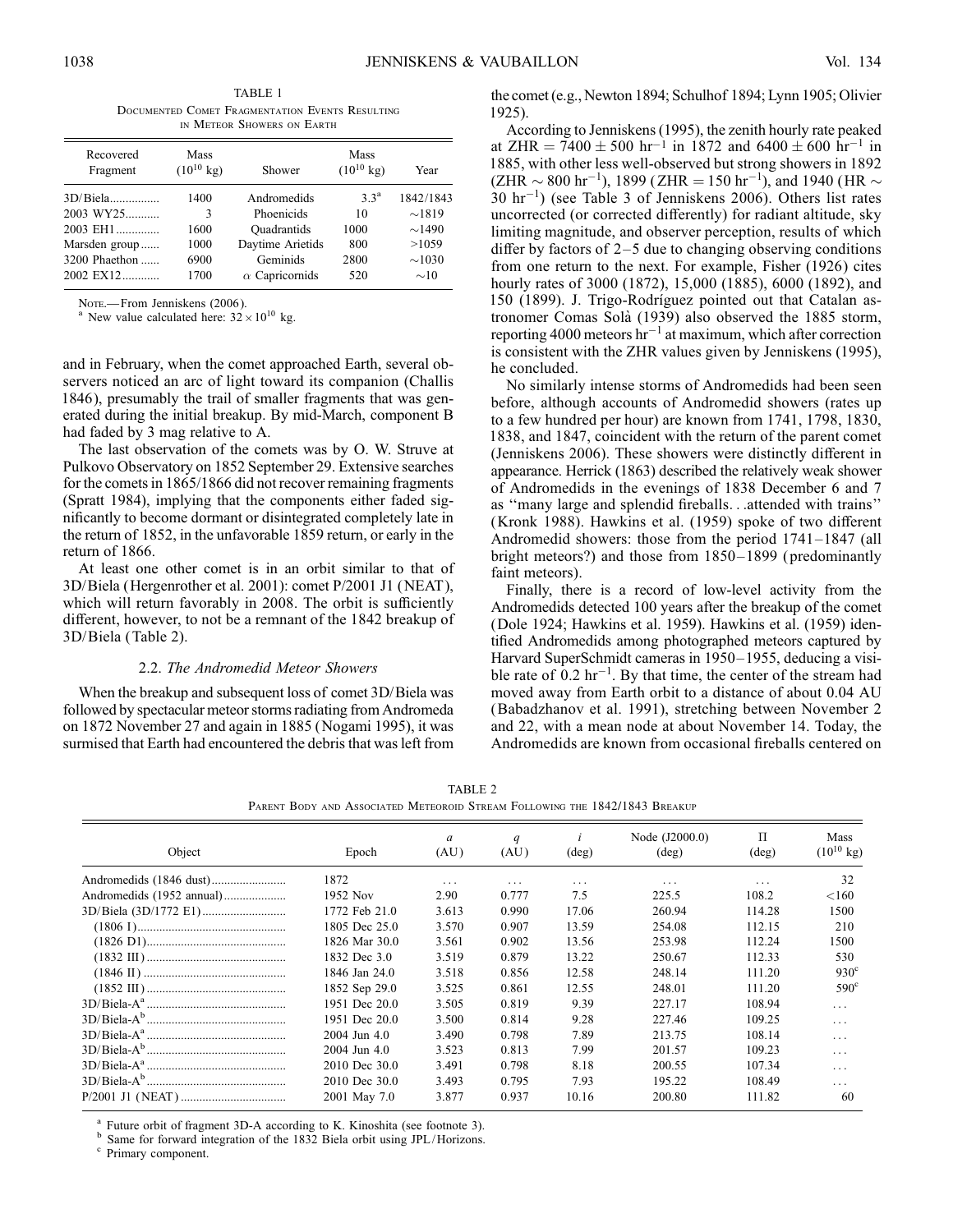

FIG. 1. - Comet 3D/Biela in February of 1846 (top) in a drawing by E. Weiss ( Vienna), as reproduced from Bilderatlas der Sternenwerlt (1888), and on 1852 September 25 (bottom) in a drawing by O. W. Struve at Pulkovo Observatory. North is up, and west is to the right. The components A and B are marked.

November 1. The level of visual activity in 1979 was ZHR <  $0.5$  hr<sup>-1</sup> (Wood 1980). We estimate that to within an order of magnitude the mass of the annual component is about  $M <$  $160 \times 10^{10}$  kg for particles in the range  $10^{-6}$  g to 10 kg, if the magnitude distribution is  $\chi = 2.5$ , a typical value for annual shower particles that have been exposed to collisions with interplanetary meteoroids (Trigo-Rodrı´guez et al. 2005; Jenniskens 2006).

### 2.3. The Earlier Efforts to Model the Andromedid Storms

The early efforts to explain the Andromedid showers were mostly concerned with bridging the gap between the comet orbit and Earth. Several authors suggested that the showers were due to different fragments of the comet that had been ejected with some speed in earlier years. Newton (1894) pointed out that the nodes of 1798, 1838, and 1846 ( $\Omega \sim$  257.7) were that of the comet orbit in 1772, while the nodes of the 1867, 1872, and 1885 returns  $(\Omega \sim 247.7)$  correspond to the orbit in 1846. Schulhof (1894) proposed that the Andromedids of 1798 and 1838 were from a fragment detached in 1772 that gradually moved ahead of the comet and had gained 4 months on the comet itself by 1798 and 7 months by 1838. As a variation on that theme, Brédichin (1893) identified the 1877, 1885, and 1892 showers as due to ''nuclear ejections'' from 1846 with high speeds of 292, 342, and 279 m  $s^{-1}$ , respectively.

We now know that meteoroids and comet orbits evolve independently under the influence of planetary perturbations. This evolution was investigated by Makhmudov (1982) and Katasev & Kulikova (1981a, 1981b). It was found that perturbations moved the node outside of Earth orbit after the return of 1892, when the Andromedids were still strong.

After ejection during each return, the cloud of dust spreads in a thin dust trail after one orbit due to differences in orbital period of the meteoroids caused by ejection velocity and solar radiation pressure. In a paper written in Russian, Reznikov (1982) first identified the dust trails responsible for the 1872 and 1885 storms as those of 1839 and 1846 (1872) and 1846 and 1852 (1885). He used the simplified assumption of ejection of dust at perihelion, in the forward direction, which has since proven useful for predicting Leonid meteor storms.

#### 3. A DUST TRAIL MODEL

We applied a new model for the formation and evolution of comet dust trails, developed by Vaubaillon (2004) and Vaubaillon et al. (2005), to reexamine the cause of the Andromedid storms. The model evolves a cloud of dust grains ejected according to the Crifo model for comet dust ejection (Crifo & Rodinov 1997), which is a slight adaptation of Whipple's comet ejection model (Whipple 1951), by calculating the planetary perturbations on 50,000 particles (10,000 each in five mass bins). The meteoroids are ejected in a uniform manner on the sunlit hemisphere in directions at angles in the cometary plane  $(\alpha)$  and out of the plane of the cometary orbit ( $\beta$ ). The distribution of  $\alpha$  is uniform. That of  $\beta$  is such that:

$$
P = \text{ran}(i), \text{ over the range } [0,1], \tag{1}
$$

$$
\theta = a\cos[(1-2)P], \text{ over the range } [0, \pi], \tag{2}
$$

$$
\beta = \pi/2 - \theta
$$
, over the range  $[-\pi/2, \pi/2]$ . (3)

Early results were reported in Jenniskens (2006). Here we investigate whether the observed Andromedid storms were due to dust released (1) during the initial fragmentation at aphelion in 1842/1843, (2) during the progressive disintegration of comet fragment A (and B?) in the returns of 1846 and 1852, or (3) during normal activity from the evaporation of ices at perihelion by fragments A and B during the 1846 and 1852 returns.

#### 3.1. Dust Ejection at Aphelion

Dust ejected at aphelion has the peculiar property that the kinetic energy of the meteoroids changes the perihelion distance, rather than the orbital period, as a result of which the meteoroids are not quickly dispersed. Neither the exact time of the fragmentation event during the 1842/1843 period nor the conditions of dust ejection are important for the overall features of the subsequent dust evolution. We developed a model in which dust was ejected at aphelion in December of 1842 in isotropic emission at low (a few  $\text{m s}^{-1}$ ) ejection speed. Note that according to Marsden & Sekanina (1971), the secondary left the primary with a relative speed toward the Sun of about  $1 \text{ m s}^{-1}$ .

We find that the dust does not evolve far from the comet itself and did not approach Earth during the storms of 1872 and 1885 (Fig. 2). Because ejection occurs at aphelion, the orbital period differences are less than would occur for ejection at perihelion with the same speed. The cloud stays mostly together and was found to have detached from the position of the comet in the 1885 return.

### 3.2. Dust Ejected along the Comet Orbit in Normal Water Vapor Drag

The orbit of comet 3D/Biela can be reliably calculated back some time before the first sighting in 1772. Marsden & Sekanina (1971) showed that the comet (even including the main mass in the 1846 and 1852 returns) behaved in a well-defined manner between 1772 and 1852. We used this solution to integrate the comet orbit back to 1703.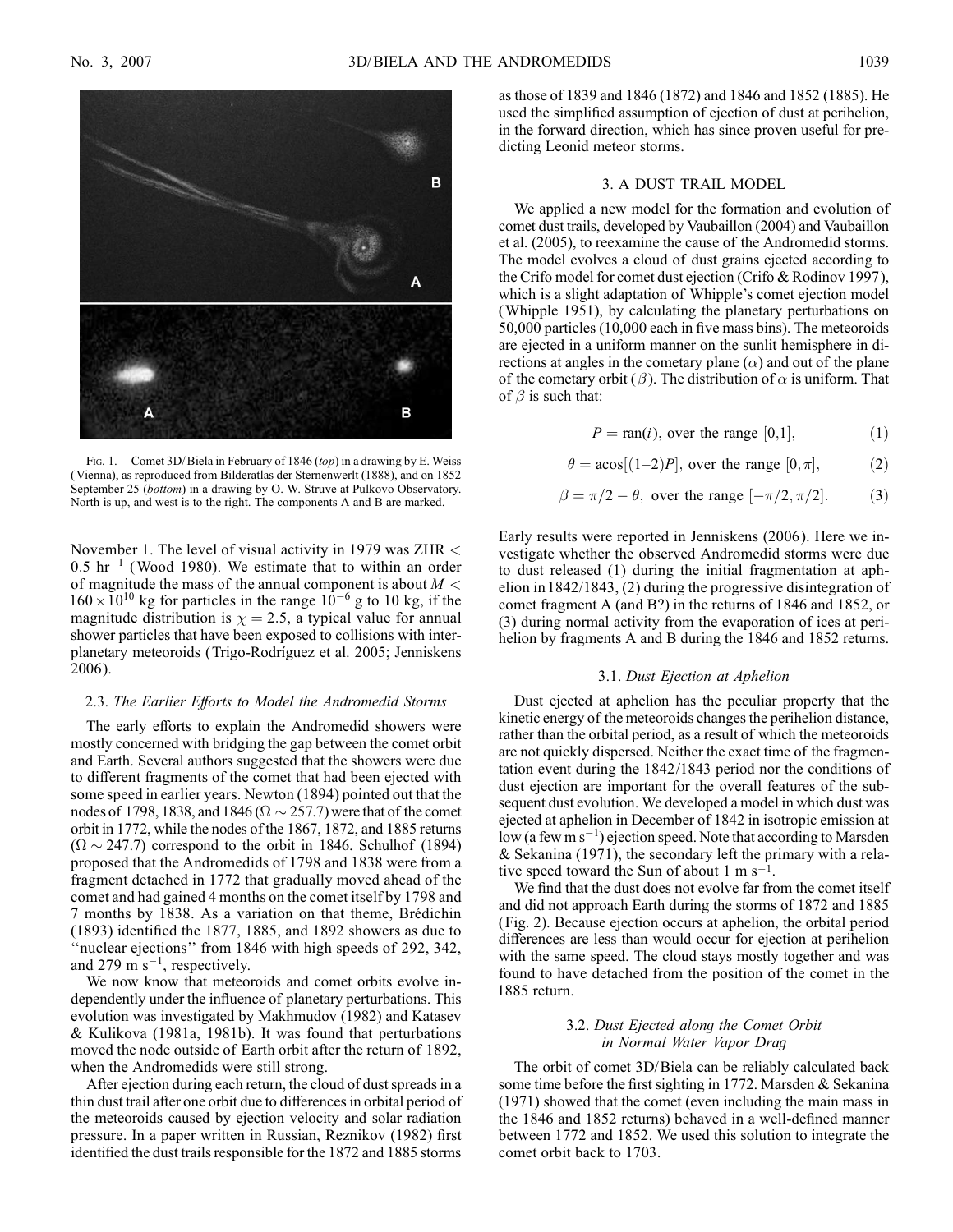

Fig. 2.— Position of dust ejected by comet 3D/Biela at aphelion in December of 1842 at the time of the meteor storms of 1872 and 1885.

Starting from this 1703 orbit, we calculated the position of the dust trails at Earth orbit that evolved from normal Whipple-type ejection of meteoroids (based on the model by Crifo & Rodinov 1997) during each of the returns between 1703 and 1866 (24 revolutions). For purposes of evaluating the relative dust density, we assumed that the comet was similarly active in each return, based on the similar level of activity during the few observed returns. Each return created a new dust trail, reflecting how the comet itself was perturbed. We evaluated where each trail was located near Earth's orbit at the time of Earth passage by the stream in November/December in the following years.

Figure 3 shows the position of the node of dust particles in the ecliptic plane near Earth orbit in the years when meteoroids were close to Earth in the 2 weeks before and after the encounter. Figure 4 shows the position of these dust trails at the time of the meteor storms. Each dust trail is shown as a distribution of nodes for individual meteoroid orbits at the time of encounter. The density of points reflects the density of meteoroids in the trail at the time of encounter. In Figure 4 the trails nearest to Earth orbit are marked with the year of the comet's return when the dust was released. Table 3 summarizes the statistical properties of each dust trail encounter, in terms of the nearest distance to the trail center in the heliocentric radial direction  $(\Delta r)$ , the initial difference in orbital period (in terms of  $\Delta a$ ), and the dust density compared to that in the unperturbed one-revolution dust trail  $(f_m)$ .

As long as ejection speeds (or the relative speed between comet fragments and meteoroids) are low, the position of the trail is determined mostly by planetary perturbations and the time of ejection of the grains along the comet orbit. Small discrepancies in the trail position between observed and calculated positions were observed for the Leonid dust trails (from comet 55P/Tempel-Tuttle), where the trails were calculated systematically +0.00077 AU too far out from the Sun (Jenniskens 2006).

We find that the 1872 and 1885 storms were caused by dust from the 1846 breakup, with only minor contributions from dust ejected in 1839 and 1852, respectively (Fig. 3). Again, the dust distribution appears to be calculated slightly further out from the Sun than observed.

Figure 4 shows the detailed distribution of dust from the 1846 dust trail. A theoretical activity profile was derived by counting



Fig. 3.—Position of comet 3D/Biela's dust trails near Earth orbit at times when meteoroids pass Earth orbit. The ecliptic plane is shown, with each small dot marking the node of a meteoroid orbit ejected during previous returns.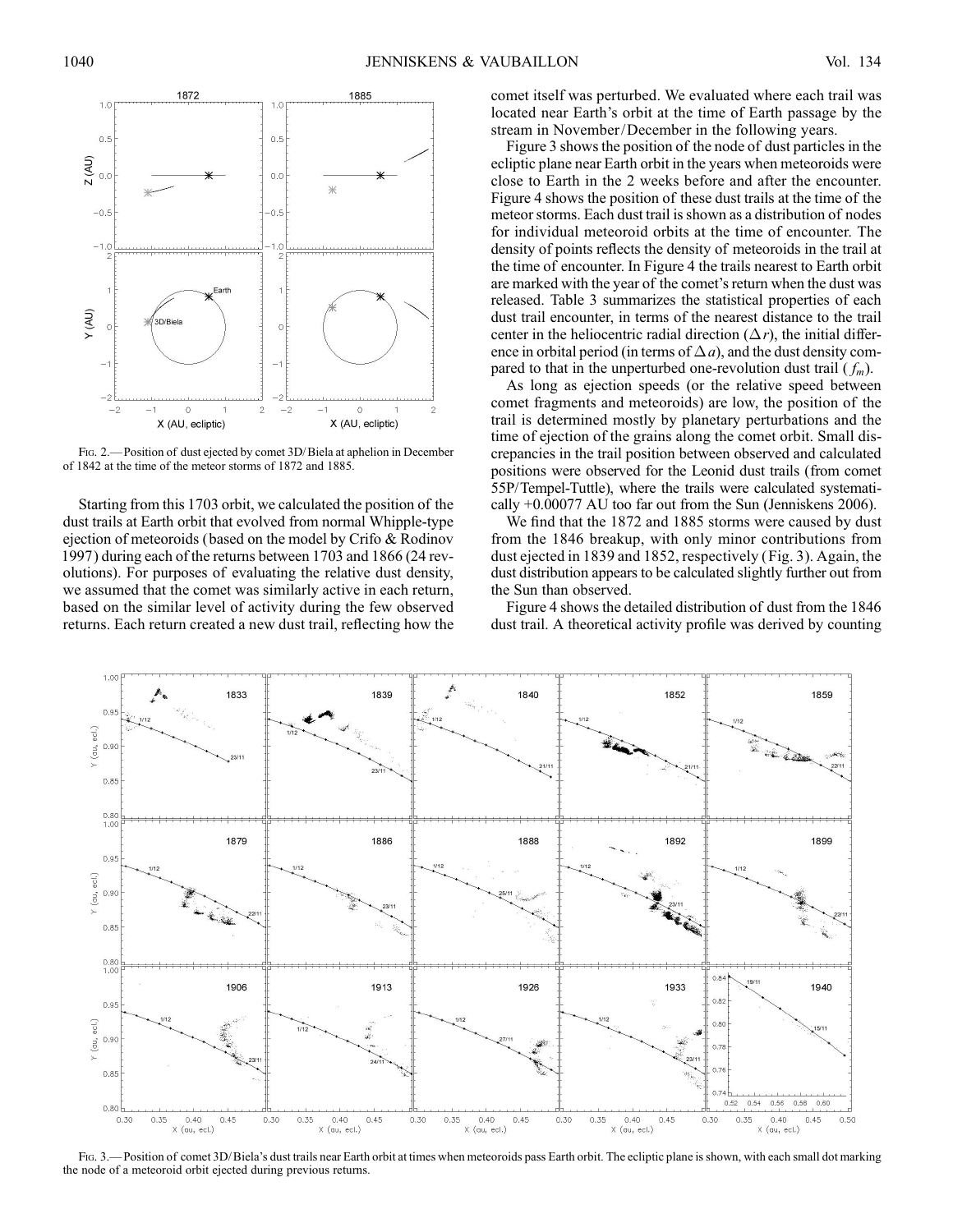

Fig. 4.— Same as Fig. 3, but during the meteor storms of 1872 and 1885. The relevant dust trails are marked by their year of origin.

(in small intervals of solar longitude) the density of meteoroids in the model with nodes at heliocentric distances between +0.0000 and +0.0015 AU outside Earth orbit, arriving at Earth orbit over a period of 1 week before and after the time of the storm. The resulting rate profile is matched to the observed rate of meteors (from Jenniskens 1995) in Figure 5, equivalent to each particle in the model corresponding to a ZHR = 50 hr<sup>-1</sup>.

The calculated profile for the 1846 dust trail crossing in 1872 is wider than observed (Fig. 5, circles). The excess of meteoroids at high solar longitude represents particles that were ejected out of the plane of the comet orbit with angles  $\beta > 30^{\circ}$  on the southern hemisphere (prior to the peak) when the comet was located inside Earth orbit (Fig. 6). Otherwise, these particles were ejected with normal ejection speed ( $\sim$ 20 m s<sup>-1</sup>) and at reasonable heliocentric distances. Hence, the lack of particles in this regime implies that the comet lost dust preferentially in the plane of the comet orbit.

The situation in 1885 is different (Fig. 6). All observed meteoroids represent particles that were ejected in 1846 with a small  $\beta$  < 40°, during and shortly after passing perihelion. Particles ejected just before perihelion were ejected with a high  $\beta \sim 30^{\circ}$ 60 away from the Sun-comet direction, while particles ejected after perihelion were ejected with a similarly high angle away from the Sun-comet direction. In this case the width of the observed activity curve is in good agreement with the calculated distribution. This suggests that some particles were indeed ejected at relatively high Sun-comet angles in the plane of the comet orbit. The calculated maximum in the activity profile, however, falls  $0.02^{\circ}$  in solar longitude after the observed peak. Given that the distribution of nodes is skewed to lower nodes further away from Earth orbit, this could imply that Earth crossed the dust trail at a distance of +0.0010 AU from the calculated position. Particles from the 1852 dust trail contribute some activity before the peak (Fig. 5).

We find that all other strong meteor outbursts reported in the literature, those of 1886 ("stars fell like rain"), 1892 (HR  $\sim$ 6000), and 1899 (HR  $\sim$  150), can be identified with Earth crossing the 1852 ejecta. To obtain high rates in 1892 (and no shower in 1879), the dust trail must again have been slightly more toward the Sun than calculated. A difference of  $+0.00075$  AU is not sufficient (ZHR  $\sim$  50), but about twice that value is implied.

In contrast, results for the dust trail of 1899 are less sensitive to the exact location at which the dust trail was crossed. Based on the calculated time of the crossing, the peak of the shower appears to have been observed by Father Algué of Georgetown College at an apparent rate of 48 mostly faint meteors in 5 minutes (Hagen 1892). Again, a good fit to the 1899 dust trail data is obtained for one particle being equal to  $ZHR = 50$ . This suggests that the amount of dust ejected in 1846 was similar (to within a factor of 2) to the dust ejected in the 1852 return.

The last to witness Earth's passage through a dust trail of what is now the ''D'' comet 3D/Biela was experienced AMS observer R. M. Dole of Cape Elizabeth, Maine (Prentice 1941). In the evening of 1940 November 15, when Europe was occupied with the war, Dole observed a peak of faint Andromedid meteors of  $30 \text{ hr}^{-1}$ , the cause of which has now been identified as the 1852 dust trail wandering in Earth's path. The meteoroids that year were dispersed over a relatively wide region in solar longitude ( Fig. 3).

Other dust trails (those of 1792, 1799, 1826, and 1832) would only have caused weak showers in 1833, 1839, 1840, 1859, 1888, and 1926. None of these weak showers have been reported. On closer inspection, however, none were very favorable for detection. The most likely shower to have been seen is that caused by the 1832 dust trail in 1926, when the Moon was unfavorable. A similarly rich shower from the 1846 dust trail in 1933 was not reported.

We were not able to identify the meteor outbursts reported in 1741, 1798, 1830, 1838, and 1847, when Andromedids peaked at rates of  $100-400$  hr<sup>-1</sup> and appeared to have been brighter on average (Benzenberg & Brandes 1800, pp. 80-81). It is likely that these outbursts resulted from dust generated prior to 1703.

# 4. FRAGMENTING VERSUS SUBLIMATING COMETS

## 4.1. The Two Streams: The Meteoroid Size Distribution Index

Our model shows that the storms of 1872 and 1885 should have contained large particles, if they were present in the stream. Instead, these showers (and all other showers seen after 1846 and now identified with crossings of the 1846 and 1852 dust trails) were all rich in faint meteors, with  $\chi = 3.6$ ,  $\chi$  being the number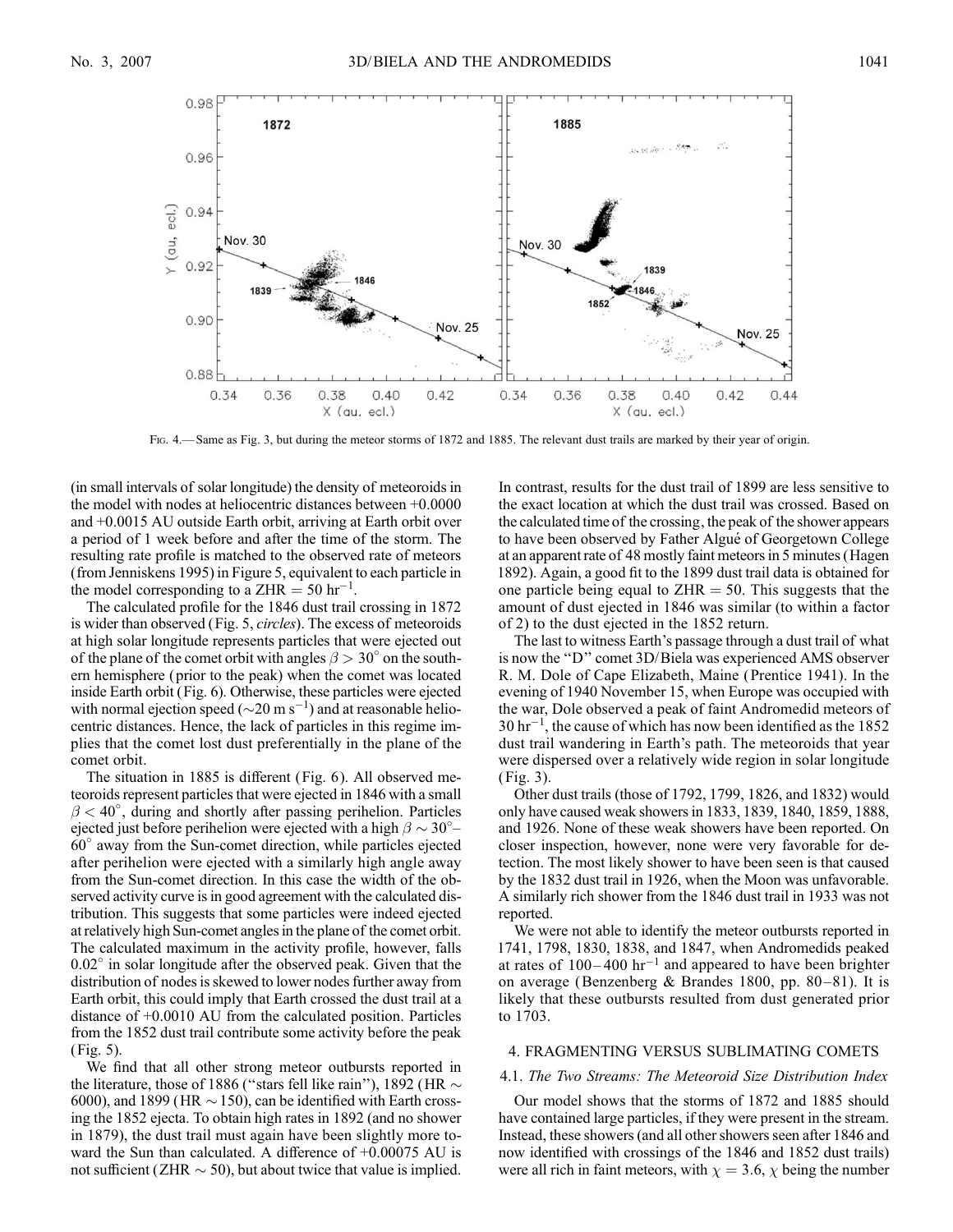| Year   | Trail | $\Delta r$<br>(AU) | $\Delta a_0$<br>(AU) | $f_m$ | Predicted Shower<br>$\lambda_0$ (J2000.0)<br>$(\text{deg})$ | Shower<br>$\lambda_0$ (J2000.0)<br>$(\text{deg})$ | Time<br>(UT) | Radiant R.A.<br>(J2000.0)<br>$(\text{deg})$ | Radiant Decl.<br>(J2000.0)<br>$(\text{deg})$ | Predicted ZHR<br>$(hr^{-1})$ | Observed ZHR<br>$(hr^{-1})$ | Moon Phase<br>(%) | <b>Moon Position</b> |
|--------|-------|--------------------|----------------------|-------|-------------------------------------------------------------|---------------------------------------------------|--------------|---------------------------------------------|----------------------------------------------|------------------------------|-----------------------------|-------------------|----------------------|
| 1829   | 1758  | $-0.00093$         | $+0.1329$            | 0.046 | 257.637                                                     | $\cdots$                                          | Dec 7 13:33  | No report                                   | No report                                    | $\sim 50$                    | $\cdots$                    | 88                | Cet                  |
| 1833   | 1799  | $-0.00052$         | $+0.0807$            | 0.063 | 251.917                                                     | $\cdots$                                          | Dec 1 22:58  | No report                                   | No report                                    | 50                           | $\cdots$                    | 76                | Cnc                  |
| 1839   | 1832  | $+0.0020$          | $+0.1461$            | 0.109 | 250.547                                                     | $\cdots$                                          | Dec 1 03:29  | No report                                   | No report                                    | 200                          | $\cdots$                    | 21                | Vir                  |
| $1840$ | 1799  | $+0.00436$         | $+0.0838$            | 0.059 | 251.842                                                     | $\cdots$                                          | Dec 1 16:15  | No report                                   | No report                                    | $<$ 50                       | $\cdots$                    | 42                | $\cdots$             |
| 1859   | 1799  | $-0.00442$         | $+0.0220$            | 0.136 | 243.486                                                     | $\ldots$                                          | Nov 24 07:20 | No report                                   | No report                                    | 150                          | $\cdots$                    | $\mathbf{0}$      | Sco                  |
| 1872   | 1839  | $-0.00164$         | $+0.0199$            | 0.184 | 247.909                                                     | 247.762                                           | Nov 28 00:12 | 27.3                                        | $+43.8$                                      | 500                          | 7400                        | 10                | Vir                  |
|        | 1846  | $+0.00119$         | $+0.0222$            | 0.249 | 247.749                                                     | $\cdots$                                          | Nov 27 20:24 | $\cdots$                                    | $\cdots$                                     | 3700                         | $\cdots$                    | $\cdots$          | $\sim$ $\sim$ $\sim$ |
|        | 1852  | $+0.00404$         | $+0.0268$            | 0.287 | 247.701                                                     | $\cdots$                                          | Nov 27 19:16 | $\cdots$                                    | $\cdots$                                     | $<$ 50                       | $\cdots$                    | $\cdots$          | $\cdots$             |
| $1872$ | 1826  | $-0.00605$         | $+0.0175$            | 0.264 | 247.323                                                     | $\cdots$                                          | Nov 27 10:18 | No report                                   | No report                                    | 75                           | $\cdots$                    | 13                | Vir                  |
| 1879   | 1852  | $-0.00514$         | $+0.0505$            | 0.157 | 246.279                                                     | $\cdots$                                          | Nov 27 04:38 | No report                                   | No report                                    | 60                           | $\cdots$                    | 98                | Ari                  |
| 1885   | 1846  | $+0.00032$         | $-0.0060$            | 0.285 | 247.385                                                     | 247.389                                           | Nov 27 19:44 | 26.2                                        | $+45.3$                                      | 10500                        | 6400                        | 65                | Leo                  |
|        | 1852  | $-0.00070$         | $-0.0057$            | 0.211 | 247.399                                                     | $\ldots$ .                                        | Nov 27 20:04 | $\cdots$                                    | $\cdots$                                     | 450                          | $\cdots$                    | $\cdots$          | $\cdots$             |
| 1886   | 1852  | $-0.00425$         | $+0.069$             | 0.091 | 244.782                                                     | 245.0                                             | Nov 25 12:08 | Stars fell like                             | Stars fell like                              | $<$ 50                       | $\overline{?}$              | $\mathbf{0}$      | Sco                  |
|        |       |                    |                      |       |                                                             |                                                   |              | rain in China                               | rain in China                                |                              |                             |                   |                      |
| 1888   | 1792  | $+0.01940$         | 0.0562               | 0.191 | 242.194                                                     | $\cdots$                                          | Nov 22 11:12 | No report                                   | No report                                    | $<$ 50                       | $\cdots$                    | 98                | $\cdots$             |
| 1892   | 1852  | $+0.00428$         | $+0.0211$            | 0.214 | 243.880                                                     | 243.809                                           | Nov 24 03:43 | 27.2                                        | $+40.8$                                      | $50 - 4500$                  | $\sim 800$                  | 18                | Sgr                  |
| 1899   | 1846  | $-0.00853$         | $+0.0386$            | 0.090 | 243.843                                                     | 243.7                                             | Nov 24 22:00 | 25.2                                        | $+43.0$                                      | $<$ 50                       | $HR \sim 150$               | 55                | Leo                  |
|        | 1852  | $-0.00231$         | $+0.0394$            | 0.189 | 243.983                                                     | $\cdots$                                          | Nov 25 01:18 | $\cdots$                                    | $\cdots$                                     | 200                          | $\cdots$                    | $\cdots$          | $\cdots$             |
| $1906$ | 1846  | $+0.00198$         | $+0.0546$            | 0.102 | 242.422                                                     | $\ldots$                                          | Nov 24 07:17 | No report                                   | No report                                    | $<$ 50                       | $\cdots$                    | 56                | Aqr                  |
| $1913$ | 1846  | $-0.00152$         | $+0.0688$            | 0.059 | 240.638                                                     | $\cdots$                                          | Nov 22 08:03 | No report                                   | No report                                    | 75                           | $\cdots$                    | 38                | Leo                  |
| $1926$ | 1832  | $+0.01189$         | 0.0443               | 0.513 | 241.500                                                     | $\cdots$                                          | Nov 23 12:33 | No report                                   | No report                                    | 290                          | $\cdots$                    | 84                | $\cdots$             |
| 1933   | 1846  | $+0.00456$         | 0.0423               | 0.067 | 241.955                                                     | $\cdots$                                          | Nov 23 18:18 | No report                                   | No report                                    | 300                          | $\cdots$                    | 41                | $\cdots$             |
| $1940$ | 1852  | $-0.00029$         | $+0.0722$            | 0.043 | 234.174                                                     | 234.2                                             | Nov 15 20:30 | Peak of faint meteors                       | Peak of faint meteors                        | $<$ 50                       | HR $\sim$ 30                | 99                | Tau                  |

TABLE 3 Encounters of Earth with 1703–1866 3D/Biela Dust Trails

Nore.—The table gives the calculated distance between trail center and Earth orbit  $(\Delta r)$ , the initial difference in semimajor axis after ejection  $(\Delta a)$ , the dust dilution factor over an unperturbed one-revolution dust t at the time of encounter  $(f_m)$ , the solar longitude of peak activity ( $\lambda_0$ , J2000.0), the peak time of the shower, and the meteor activity in terms of ZHR. We adopted that one particle between 0 and +0.0015 AU from Eart orbit in the model means  $ZHR = 50$  hr<sup>-1</sup>.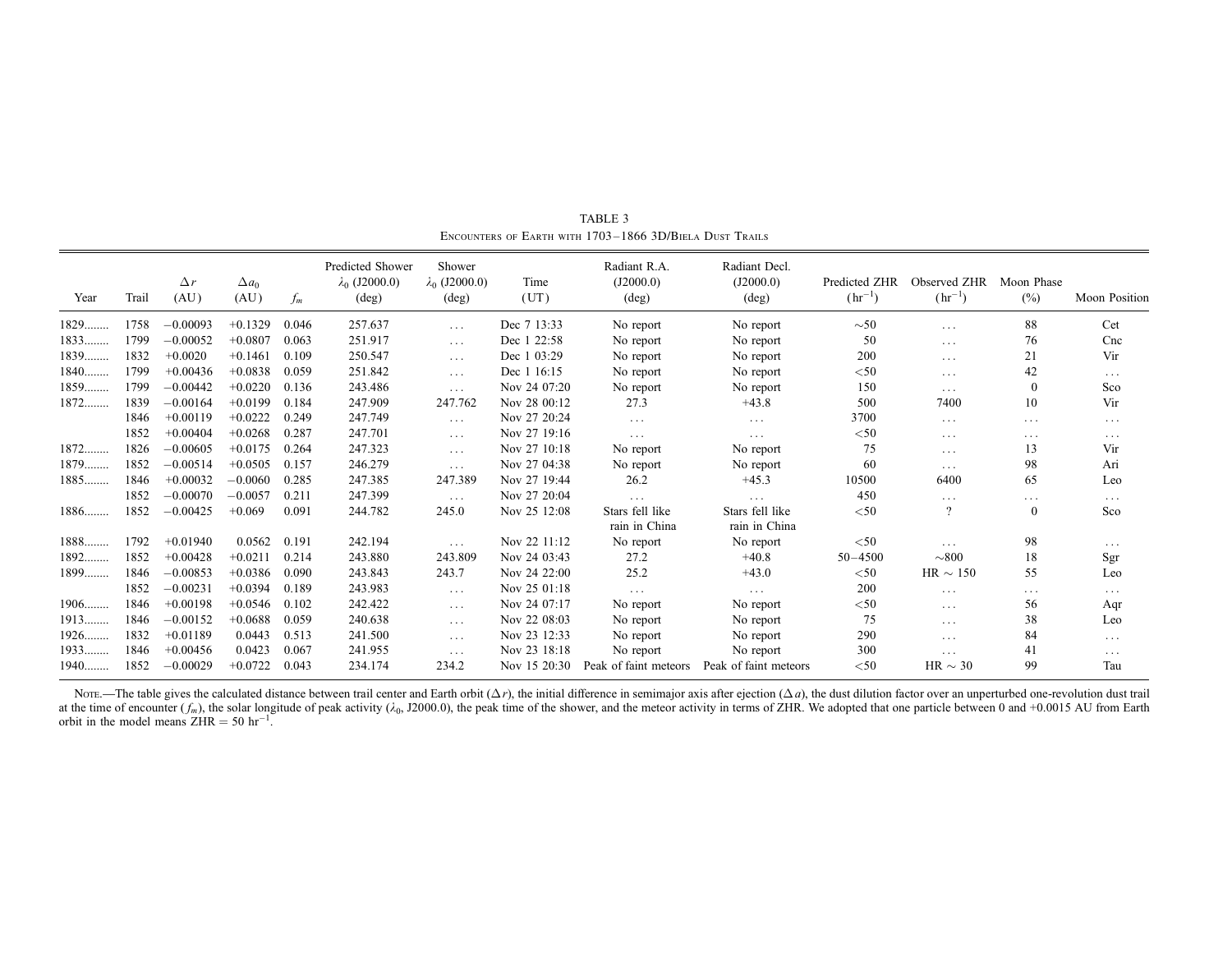

Fig. 5.— Extracted activity curve from the distribution of nodes in Fig. 4 compared to the observed ZHR during the 1872 and 1885 Andromedid storms. The distribution of nodes in the dominant 1846 dust trail is shown on the left (detail of Fig. 4).

ratio of meteors in neighboring magnitude intervals (Jenniskens 1995).

Other dust trails evolved from Whipple-type ejection in Halleytype comets (Leonids, Perseids) have a size distribution index that is much more flat, with  $\chi \sim$  2.15. This low value of  $\chi$  is representative of a collisional cascade, whereby particles are typically broken by collisions with other grains of similar mass (Dohnanyi 1969). When the distribution is collisionally relaxed into having equal cross section per log mass interval,  $\chi = 1.85$ . Indeed, descriptions of the early Andromedid showers in the years  $1741-1838$  are more consistent with such a low value of  $\chi$ .

The 1846 and 1852 Andromedids, on the other hand, broke into a size distribution with most mass at smaller sizes, past having equal distribution of mass per log mass interval ( $\chi = 2.5$ ), which would result as a product of catastrophic fragmentation in collisions with other meteoroids of the zodiacal cloud (Fujiwara et al. 1989; Jenniskens 2006). This implies that large grains were efficiently lost from the population by another means than collisions. Exposure to solar radiation may have broken the larger grains shortly after ejection. This did not happen to early Andromedids as much, suggesting the grains released during 1846 and 1852 initially contained more volatiles. This argues against option 3 but in favor of option 1 or 2.

The high-magnitude distribution index does not immediately argue in favor of fragmentation. The dust generated from comet D/1993 F2 (Shoemaker-Levy 9) when it was disrupted at Jupiter had a distribution index more typical of  $\chi = 1.85$  (Hahn & Rettig

2000). Also, the Draconid storms of 1933 and 1946 were rich in faint meteors and very fragile, but they are not thought to have been created in a breakup of parent comet 21P/Giacobini-Zinner (Beech 1986).

#### 4.2. The Mass in the Stream

Our earlier result for the mass in the Andromedid stream of  $3.3 \times 10^{10}$  kg (following the method described in Jenniskens 1995) assumed that only 1/30th of its orbit was filled with meteoroids at the density encountered during the 1872 and 1885 storms. Instead, we now find that much of the mass is located closer to the comet orbit. The model provides a calculated distribution of dust. In our model of the 1846 dust trail in 1872, 627 particles out of a total of 50,000 are within the 13 day period centered on the time of encounter.

From this, and following the same method as before, we calculate a total dust trail mass for particles in the range of onemillionth (10<sup>-6</sup>) to 100 g of 32  $\times 10^{10}$  kg orbit<sup>-1</sup> (for  $\chi =$  3.6), an order of magnitude larger than our previous estimate. If the mass distribution index is  $\chi = 2.5$  instead, then a total mass of  $51 \times 10^{10}$  kg orbit<sup>-1</sup> results.

#### 4.3. Nongravitational Forces

The amount of dust lost during the 1846 and 1852 returns was about a factor of 10 larger than in a normal return of the comet. From the nongravitational changes in the orbit of the comet in the years of normal activity  $(1772-1832)$ , some of the largest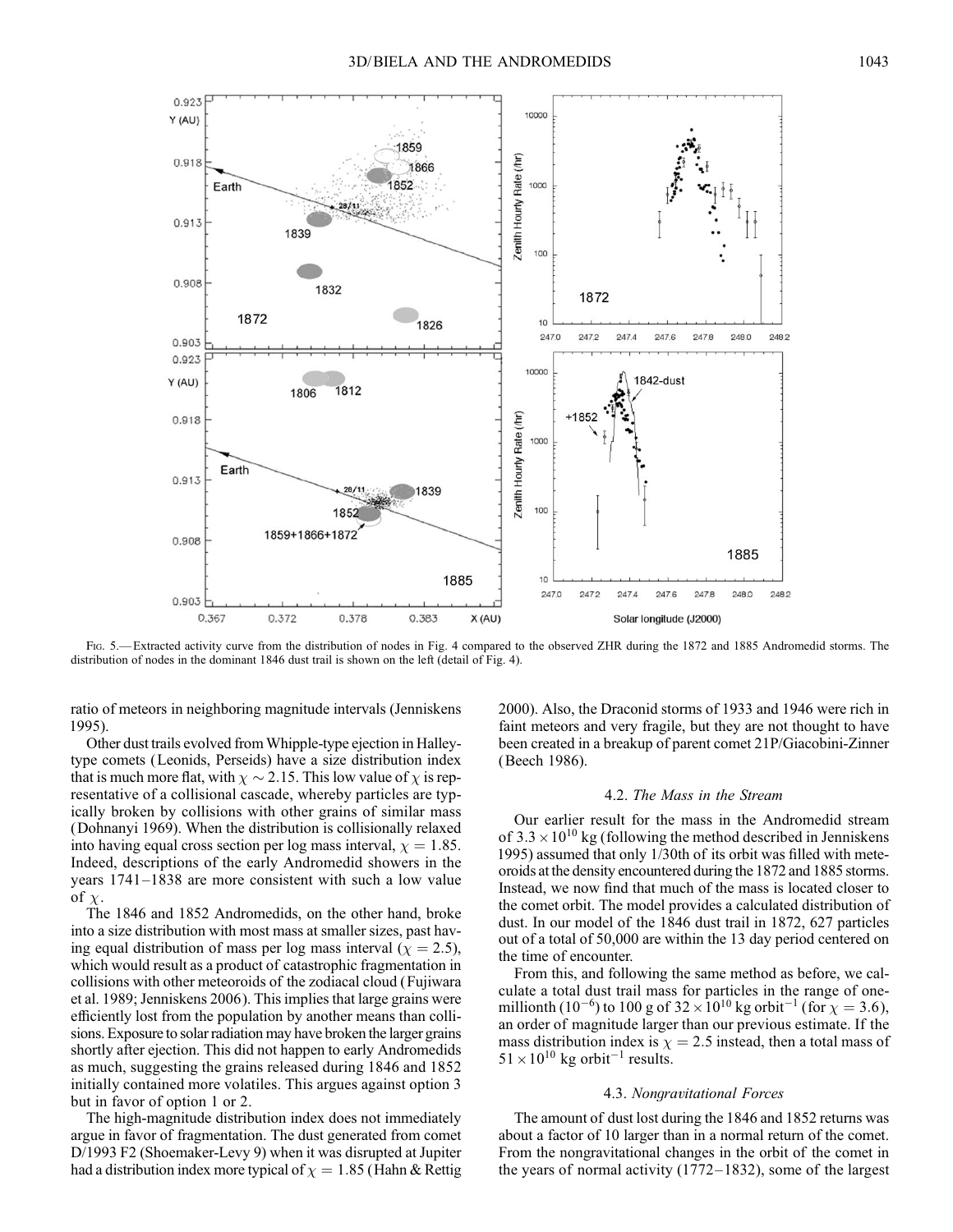

Fig. 6.— Distribution of ejection angles in and out of the plane of the comet orbit for dust encountered during the meteor storms of 1872 and 1885 (dust with nodes between +0.0000 and +0.0015 AU from Earth's orbit). Thick points mark dust grains found at high solar longitude in the upper wing of the activity curve profile  $(X < 0.371$  AU).

on record, Whipple (1951) calculated a loss rate of all matter to be  $\Delta M / M = 0.0047$  orbit<sup>-1</sup>, which translates to about 4.8  $\times$  $10^{10}$  kg orbit<sup>-1</sup> for his adopted upper limit to the size of 3D/Biela (3.4 km) and  $0.94 \times 10^{10}$  kg orbit<sup>-1</sup> for the size of 2.52 km adopted by Hughes (2003). The diameter estimated by Jenniskens (2006) is in the middle,  $D = 3.0$  km, giving a mass loss of  $1.6 \times 10^{10}$  kg orbit<sup>-1</sup>. This is identical to the mass loss of  $10^9 - 10^{11}$  kg orbit<sup>-1</sup> of other Jupiter-family comets with observed comet dust trails (Sykes & Walker 1992).

Marsden & Sekanina (1971) calculated nongravitational parameters for the primary comet component in the nonbroken years 1806–1932 of  $10^5A_1 = +2.78 \pm 0.10$  and  $10^6A_2 = -2.5037 \pm 0.10$ 0:0044, while the same values for the orbits in 1832, 1846, and 1852 were  $10^5 A_1 = +3.56 \pm 0.52$  and  $10^6 A_2 = -2.5965 \pm 0.52$ 0:0061. Hence, the nongravitational forces did not change by a factor of 10 after breakup.

This implies that the 10 times larger mass was lost in a process that did not impart a strong rocket effect on the comet itself. On the other hand, the particles did need to be accelerated to achieve the typical ejection speed of 20 m s<sup>-1</sup> that follows from the dispersion of the dust in the activity profile. One way to achieve this is by having fragments crumble from the comet that then evaporate to eject the dust particles.

#### 4.4. On the Relative Contributions from Fragments A and B

Marsden & Sekanina (1971) have a difference in node for the orbits of fragments A and B of only  $0.0036^{\circ}$  in the return of 1846 and  $0.0022^{\circ}$  in 1856. That is too small to cause a noticeable dif-

ference in the time of the shower peak for dust ejected by the primary or secondary component.

It was the primary that was observed to shed larger fragments during the return, and it is likely that most mass originated from the primary component. Marsden & Sekanina found that the splitting resulted in a strong impulsive change in the secondary, presumably because it was less massive. The secondary had a nongravitational deceleration, comparable to or possibly larger than the secular acceleration of the primary.

#### 4.5. Will 3D/Biela Be Recovered As a Dormant Comet?

The total mass of dust in the Andromedid stream is still much less than the mass of comet 3D/Biela (Table 1), and we suspect that more matter was lost at some other time. It is possible that the comet fell apart completely in the returns of 1859 or 1866. Unfortunately, the lack of dust trail crossings with the 1859 and 1866 dust trails prevents us from knowing whether the comet fell apart completely during these returns. The resulting dust trails would not have caused meteor storms on Earth. It is difficult to understand, however, why the complete disintegration of the comet took at least two orbits to commence and then happened unnoticed.

It is more likely that most of the mass loss occurred in the initial breakup. If the comet lost about half its mass in the 1842/1843 breakup, then its magnitude should have gone from  $+7.5$  to  $+8.3$ (Jenniskens 2006). That is not inconsistent with the magnitude estimates for the primary component during the 1846 and 1852 returns. Again, most of that mass was never in Earth's path.